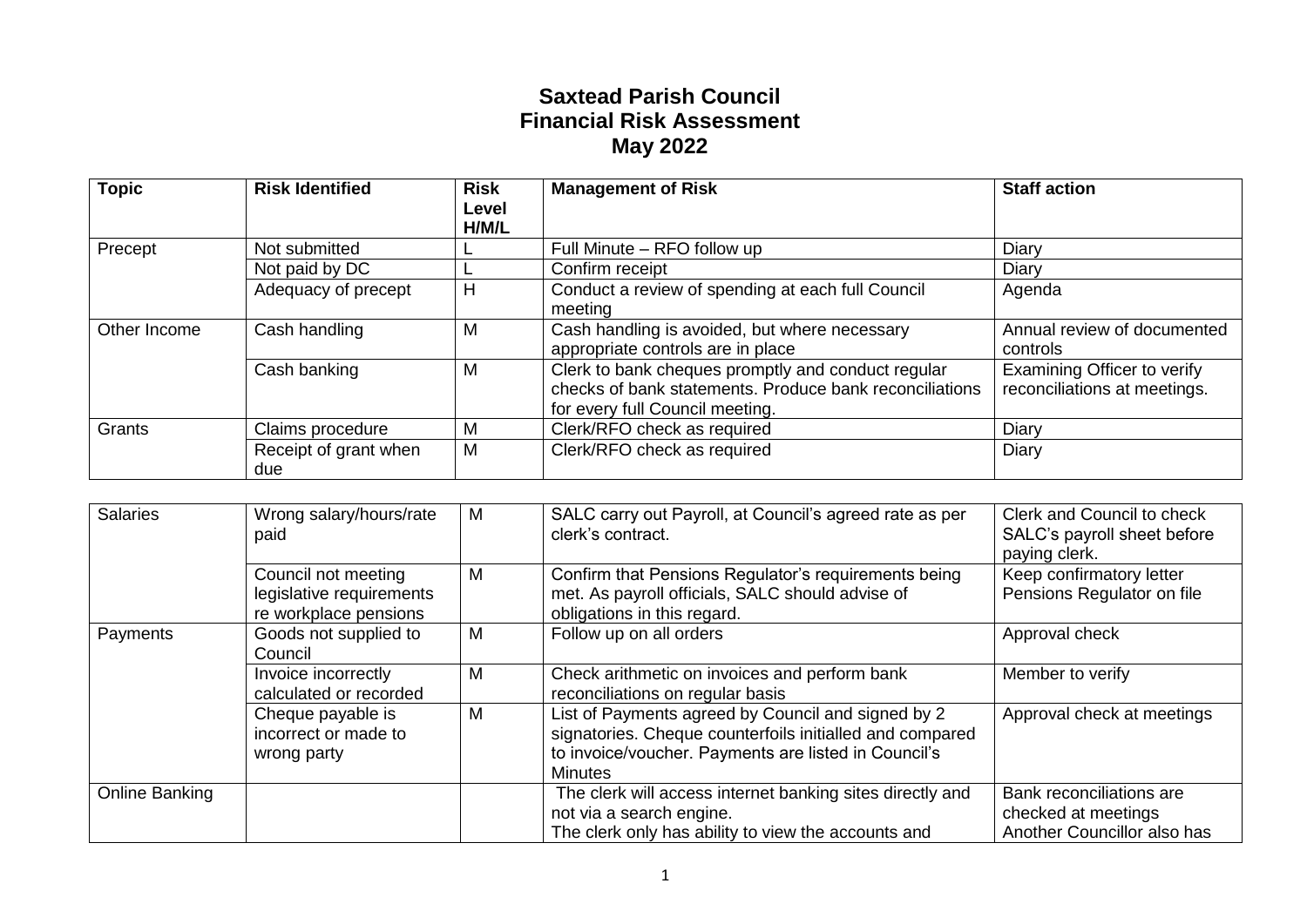|                       |                                      |   | transfer money, not to make any payments or                                                                                        | online banking access to view |
|-----------------------|--------------------------------------|---|------------------------------------------------------------------------------------------------------------------------------------|-------------------------------|
|                       |                                      |   | withdrawals.                                                                                                                       | the accounts at any point.    |
| <b>Election Costs</b> | Invoice at local authority's $\vert$ |   | RFO check and consider budgeting for contested                                                                                     | <b>RFO</b> verify             |
|                       | agreed rate                          |   | election over several years                                                                                                        |                               |
| <b>VAT</b>            | VAT analysis                         | М | All VAT to be separated in Receipts and Payments sheet                                                                             | <b>RFO</b> verify             |
|                       | Claimed within time limits           | M | Clerk to submit at least annually and report back to<br>council at full meeting, including confirming receipt of<br>reclaimed VAT. | <b>RFO</b> verify             |

| $Reserves -$<br>General        | Adequacy                                                                                          |   | Consider at Budget setting & monitor balances at each<br>full Council meeting                                                                                                                                                     | RFO opinion.                                                                                           |
|--------------------------------|---------------------------------------------------------------------------------------------------|---|-----------------------------------------------------------------------------------------------------------------------------------------------------------------------------------------------------------------------------------|--------------------------------------------------------------------------------------------------------|
| Reserves-<br>Earmarked         | Adequacy                                                                                          | L | Consider at Budget and review of final accounts                                                                                                                                                                                   | Council to review regularly                                                                            |
| Assets                         | Loss, Damage etc                                                                                  | M | Annual inspection, update insurance and asset registers<br>as necessary. Compare insurance schedules with Asset<br>Register                                                                                                       | Agenda                                                                                                 |
|                                | Risk or damage to third<br>party property or<br>individuals                                       | M | Review adequacy of Public Liability Insurance                                                                                                                                                                                     | Diary                                                                                                  |
| <b>Staff</b>                   | Loss of Clerk                                                                                     | L | Hours, health, stress, training, long term sick, early<br>departure – risk monitored and managed as appropriate                                                                                                                   | Clerk to raise concerns with<br>Council as appropriate.<br>Consider conducting an<br>annual appraisal. |
|                                | Fraud by staff/members                                                                            | L | Fidelity Guarantee value appropriately set.<br>Accounting is transparent and always available for<br>Councillors to view.                                                                                                         | Council to review annually or<br>more frequently if concerns.                                          |
| Legal Powers                   | Illegal activity or payment                                                                       | H | Councillors and staff receive relevant training as to their<br>legal powers                                                                                                                                                       | Diary                                                                                                  |
| <b>Financial Records</b>       | Inadequate records                                                                                | L | RFO/clerk check regularly + internal audit review                                                                                                                                                                                 | Figures checked at meetings<br>& signed by Examining<br>Officer                                        |
| <b>Minutes</b>                 | Accurate and legal                                                                                | L | Review at following meeting                                                                                                                                                                                                       | Agenda                                                                                                 |
| Members'<br>interests          | Conflict of interest                                                                              | M | Declarations of interest to be Minuted and any conflict<br>addressed as appropriate                                                                                                                                               | Agenda                                                                                                 |
| Council records-<br>electronic | Loss through: fire, theft,<br>corruption of PC, Data<br>falls into the hands of a<br>third party, | L | Council's electronic records are stored on the Clerks<br>computer. Back-ups of the files are taken at regular<br>intervals and stored on a USB in a metal filing cabinet.<br>Computer is password protected. Wipe the hard drives | Existing procedure adequate                                                                            |